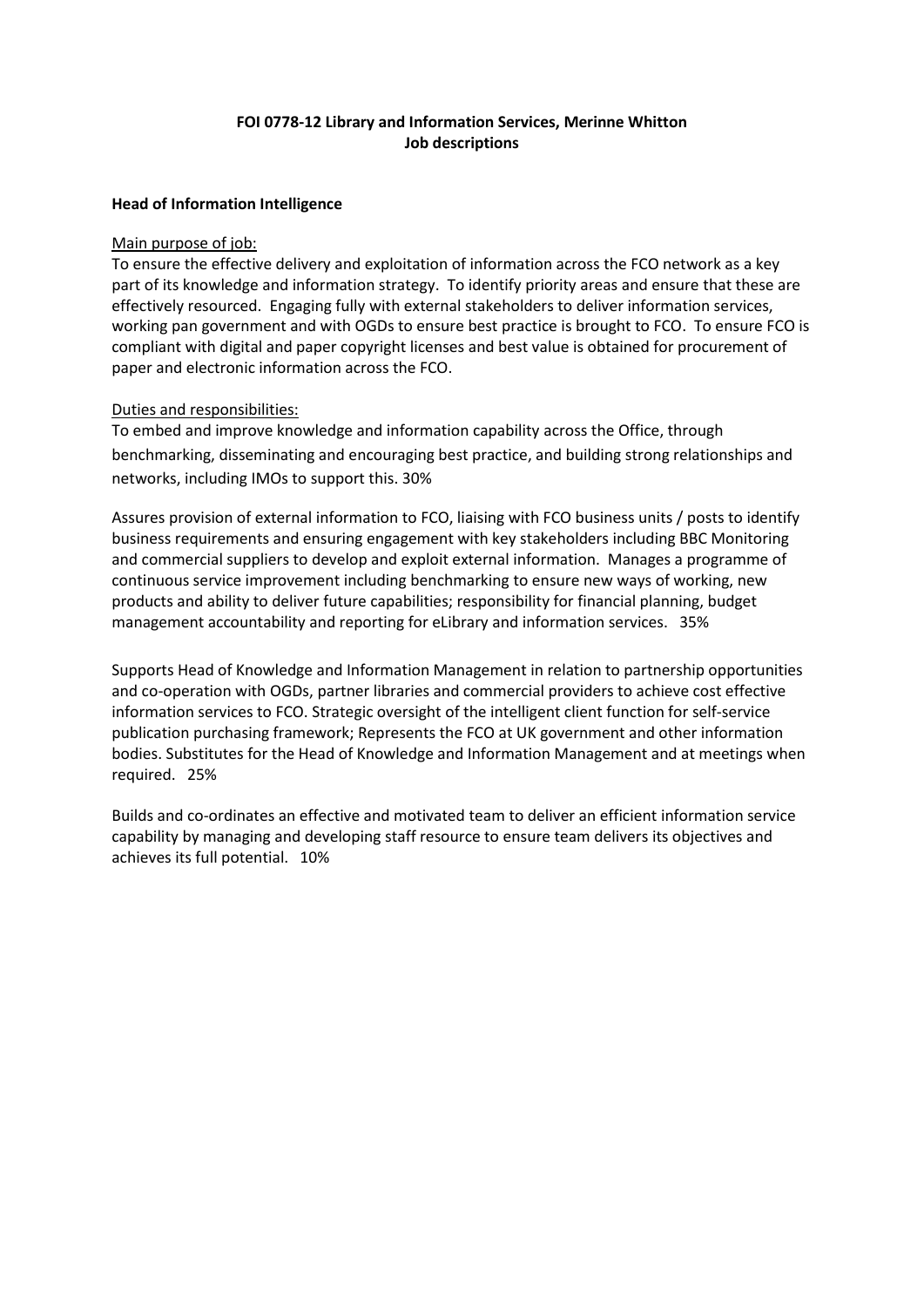## **Information Resources Manager (part time job share)**

#### Main purpose of job:

To manage the supply of trusted information to support FCO international policy makers and to ensure information standards and good web information architecture underlies this. To manage the day to day relationship with key stakeholders to ensure their services are developed and their information is exploited effectively within the FCO.

# Duties and responsibilities:

Manage the relationship with the Permanent Committee of Geographical Names (PCGN), to ensure their services and guidance is best exploited. To engage with FCO staff and OGDs on country naming issues. 25%

Manage the BBC Monitoring service ensuring that they meet the needs of FCO customers across the network, co-ordinating FCO responses to consultation exercises, representing the FCO at stakeholder and government-wide meetings, and ensuring the benefits of these resources are fully realised. 25%

Working with the FCO's cartographer, to review maps provided online to ensure that the digital content available to FCO staff is kept up to date. Manage the day-to-day procurement and contract processes for delivery of electronic and hard copy maps. 25%

Working with customers and stakeholders, including suppliers and OGDs to deliver new products and services, deciding on suitability for end user access and measuring their usage. To approve new web content to ensure consistency and adherence to good practice. 15%

Supports Head of Section with business planning to ensure delivery of products and services. 10%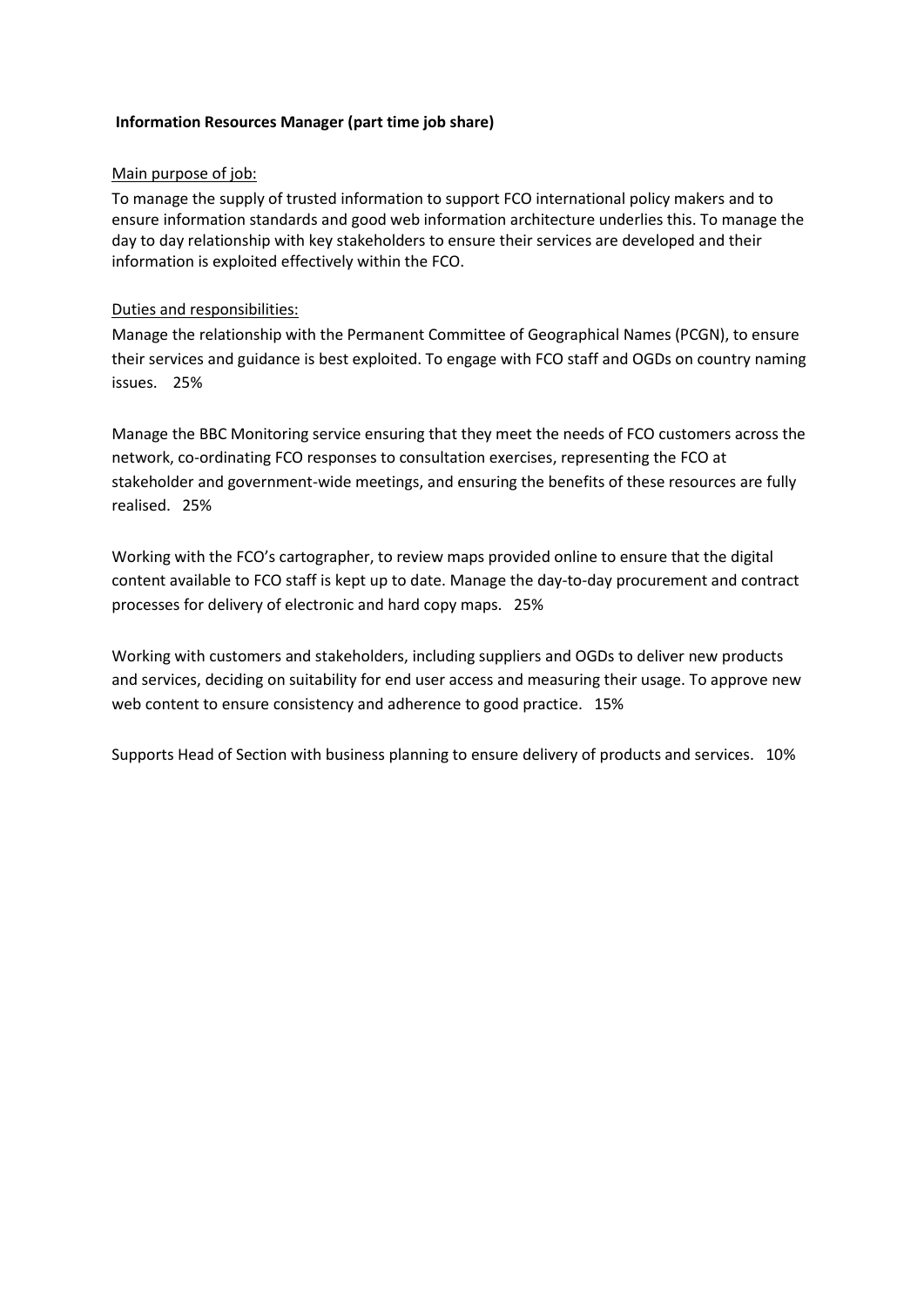# **Information Resources Manager (part time job share)**

## Main purpose of job:

To manage the supply of trusted information to support FCO international policy makers and to ensure information standards and good web information architecture underlies this. To manage the day to day relationship with key stakeholders to ensure their services are developed and their information is exploited effectively within the FCO.

# Duties and responsibilities:

Act as the Intelligent Client for the delivery of the FCO's news information, including press cuttings, ensuring that it meets the needs of FCO customers across the network; co-ordinating FCO responses to consultation exercises, representing the FCO at stakeholder and government-wide meetings, and ensuring the benefits of this information are fully realised. Manage the pan-Government delivery of press cuttings and other news information, where appropriate; ensuring that the FCO is included in pan-Government framework agreements to ensure best deals are achieved with information suppliers. 50%

Work with customers and stakeholders, including suppliers and other government departments, to deliver new products such as social media and information dashboards, deciding on suitability for end user access and measuring their usage. 20%

Develop and implement policy and guidance for users of new and existing KIM products, including licensing restrictions. Ensure consistency and adherence to good practice for all guidance on FCONet and SharePoint sites. 10%

Manage and develop staff resource to ensure that the team delivers its objectives and achieves its full potential; to contribute to the section's business planning activities to ensure its priorities are delivered. 10%

Supports Head of Section with business planning to ensure delivery of products and team objectives. 10%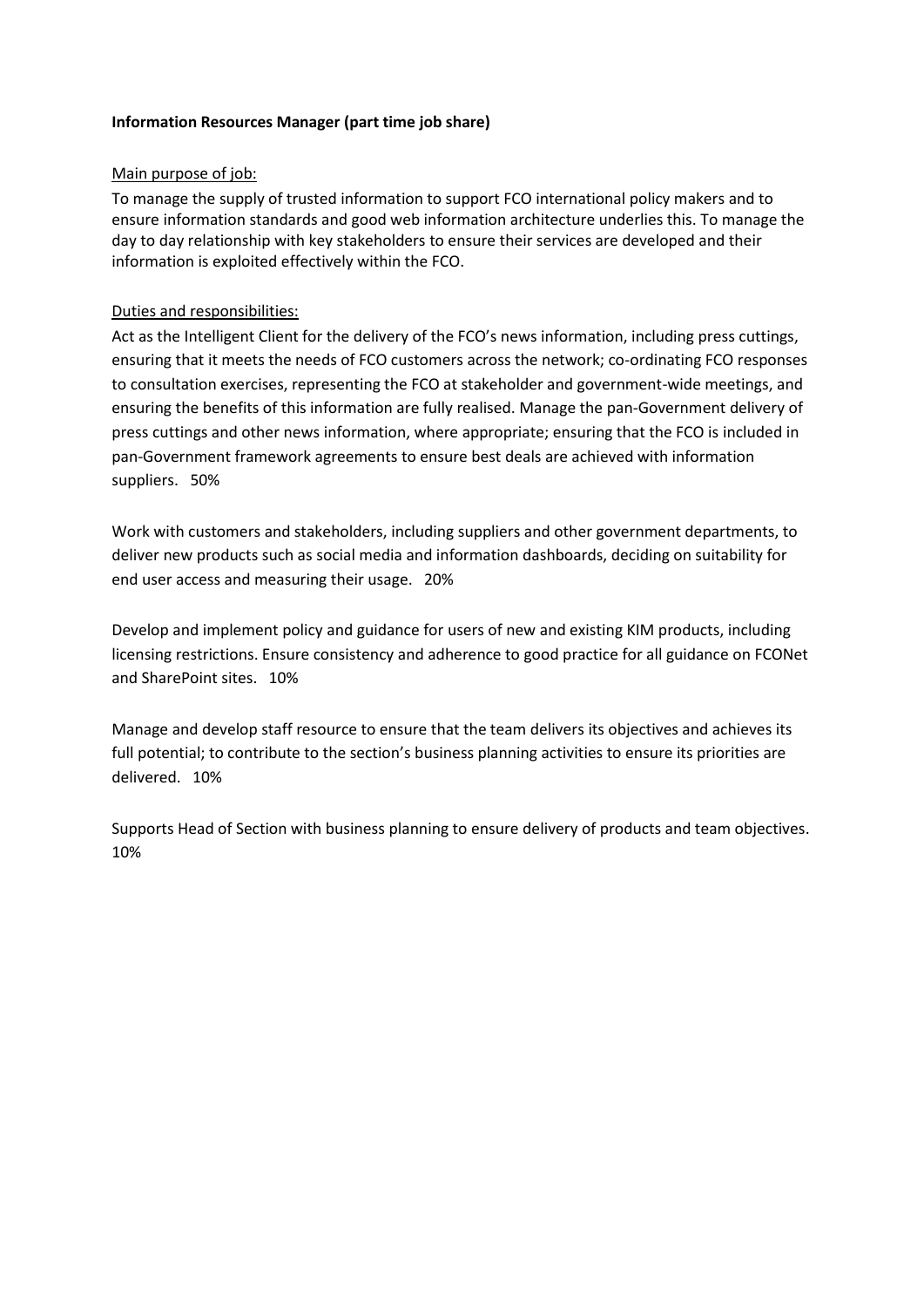## **Information Resources Manager**

# Main purpose of job:

To help the business to exploit and manage external information effectively, identifying, analysing, trialling, implementing and keeping under review electronic information tools and products.

# Duties and responsibilities:

Responsibility for information architecture behind eLibrary including lead role in developing an eLibrary for the future, investigating and implementing new platforms and delivery tools as necessary. Responsibility for the British Library Direct+ search engine and PDF delivery of journal articles, liaising with key stakeholders including the British Library and the London IT Help Desk as required to ensure continued service. Account Manager role for open source databases. Owner/Power User role as required for KIM-related SharePoint sites. 35%

Act as the intelligent client for the delivery of external information resources, liaising with the business and suppliers to ensure FCO requirements are met. Manage the procurement of these resources and the processes related to this including monthly budget monitoring for KIM budgets and planning and carrying out reviews to ensure cost effective processes and contracts are in place. Liaise with UKPC and Central Procurement to ensure information issues are dealt with and new products, such as the online bookshop, are incorporated into FCO processes and guidance. 35% Maintain relationships with FCO suppliers externally and Information Technology Engagement Department internally to keep up to date with new tools and products and liaise with the Information Resources Specialist, ITED, FCO Services, suppliers and other key stakeholders to deliver information using these as appropriate. Actively promote resources and publish user guidance to best exploit information tools and resources within the FCO and embed them into new ways of working. 20%

Manage and develop staff resource to ensure the team delivers its objectives and achieves its full potential; contribute to the section's business planning activities to ensure its priorities are delivered within budget. 10%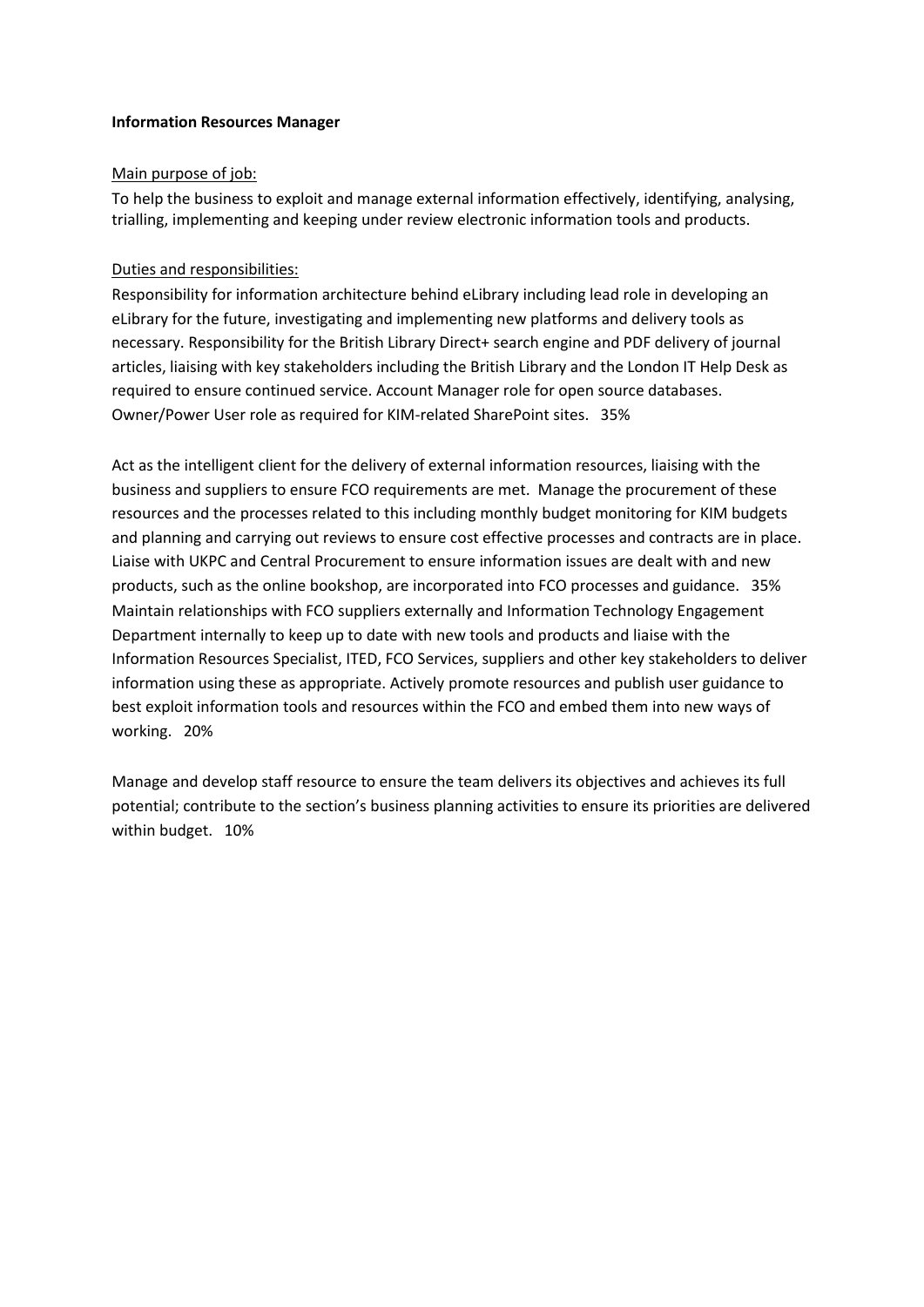# **B3 Information Resources Specialist**

#### Main purpose of job:

To help the business to exploit and manage external information effectively by implementing, monitoring, reviewing, promoting and providing expert advice on information resources to meet FCO needs.

# Duties and responsibilities:

To support the programme of change for information management and ensure good practice is incorporated into effective ways of working. Liaise with FCO staff to promote information resources and assess and measure their benefits and cost. Liaise with the I&TD Training team and OGDs as appropriate, to provide content for training courses, and actively promote resources and publish user guidance to best exploit information sources within the FCO. 40%

To keep up to date with developments in both print and electronic sources and delivery methods. Review, maintain and develop online content to meet customer requirements, acting as designated point of expertise. To manage logins related to specific resources and to monitor and analyse metrics detailing use of electronic resources in order to provide regular usage reports to inform procurement decisions. 40%

Work with external suppliers to deliver new tools and products and ensure these meet FCO needs. Work with Information Resources Manager on procurement of products and associated work, including budget monitoring. 15%

Staff management and development. 5%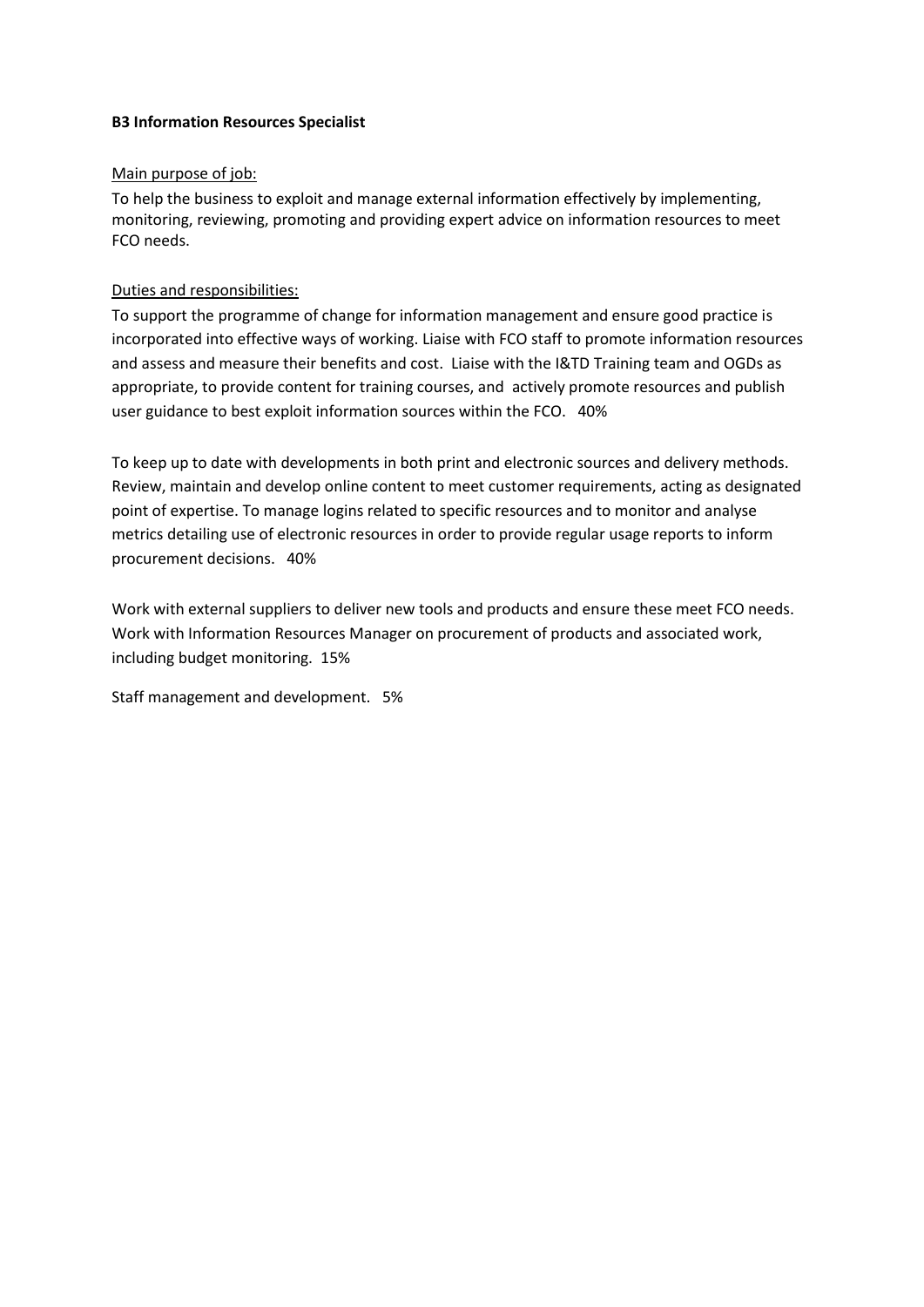#### **KIM Liaison Officer**

#### Main purpose of job:

To assume primary responsibility for the FCO Briefing Maps series. To lead on publishing of information management guidance and to support other KIM related communication activities. To liaise and communicate with departments and posts in relation to the Information Management Officer network activities.

#### Duties and responsibilities:

Oversight of the FCO Briefing Map Series and other online maps, working with FCO departments, Research Analysts, and external stakeholders such as MOD, PCGN and the FCO's cartographer, to ensure they are kept up to date and promoted across the Office. Providing reports as required. Support from procurement and contract processes for delivery of maps. 25%

Lead on publication of knowledge and information management information on FCONet and IMD Sharepoint site. Managing the relevant KIM /IMD/IM home pages on FCONet, including liaising with IMD publishers to ensure pages are up to date and information is easily accessible in order to mitigate information risk. Support the IMD Comms Working Group as required. 25%

To support News Information Resources Manager to deliver new products, including liaison with customers, suppliers and stakeholders. 15%

Contact point for the IMO network, co-ordinating communications to the network. Liaising with IMD teams to answer enquiries from IMOs. 10%

To support Information Resources Manager in managing the relationship with the Permanent Committee on Geographical Names and engaging with FCO staff. 10%

To support Information Resources Manager to ensure that the BBC Monitoring service meets the needs of FCO staff. 10%

Responsibility for organising "Information Matters" talks and "Pass the Baton Award". Provides support to the Head of KIM and Head of Information Intelligence as required. 5%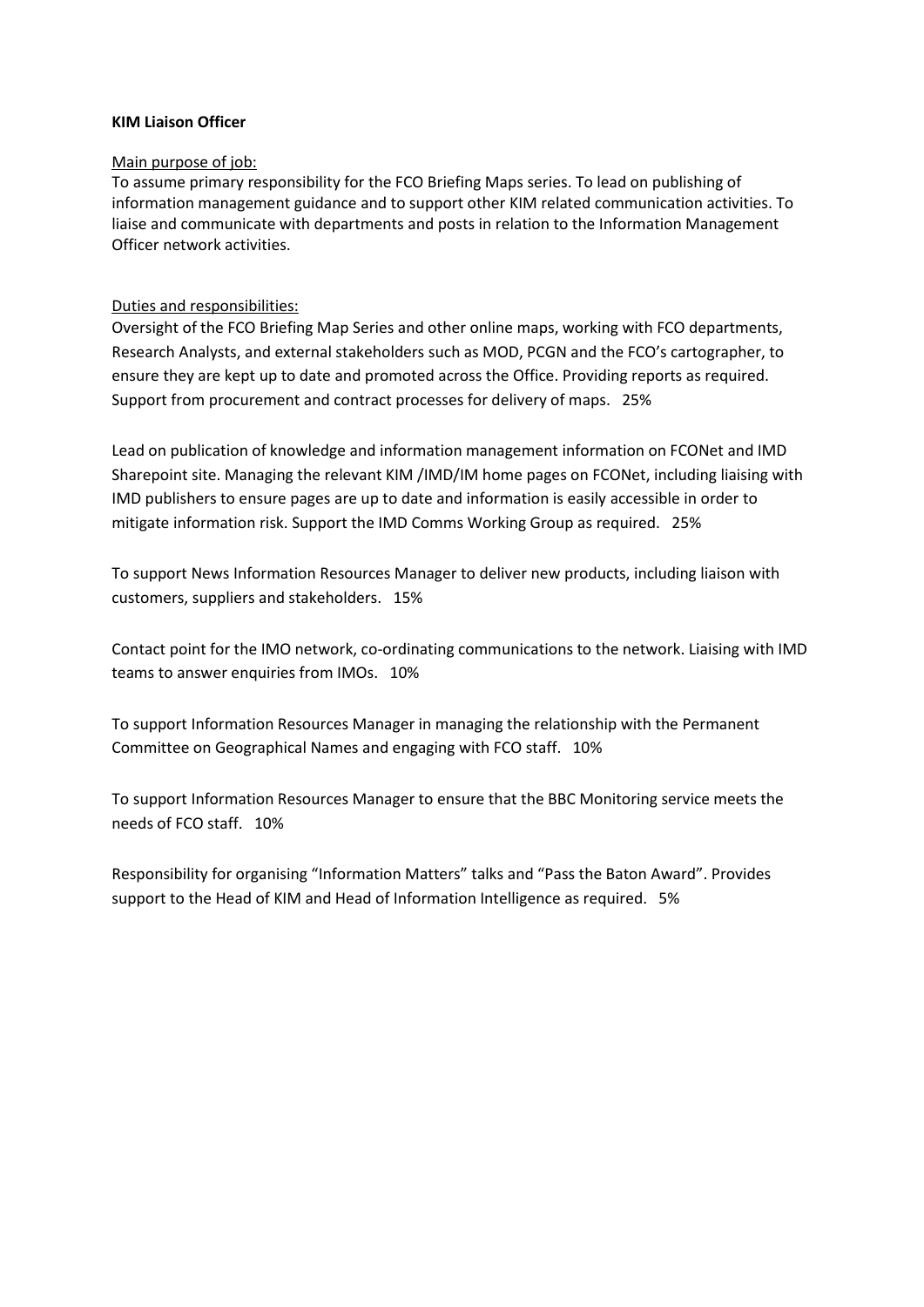## **Information Intelligence Assistant**

# Main purpose of job:

To support a small team of Information Specialists in providing trusted information to support FCO international policy makers and to ensure information is exploited effectively within the FCO. In particular, to assist and support the team in delivering the FCO's portfolio of electronic resources and developing the eLibrary as a platform for these resources. To act as an Information Support Officer within I&TD.

# Duties and responsibilities:

Maintenance of the elibrary. Maintain and edit the existing pages, integrate content into the FCONet platform, reflecting internal accessibility and design standards. Technical support for existing eLibrary resources as well as for trials of new electronic published information products, working with IT technical specialists as necessary to ensure the effective operation of the eLibrary and its resources. Collate eLibrary and information resource statistics to provide information required for the measurement of eLibrary benefits. Coordinate regular reports to support policy on content management. Assisting the KIM Liaison Officer with training and production of user guides for the effective exploitation of electronic resources in the FCO. Catalogue e-resources content on eLibrary. 40%

Supporting KIM Liaison Officer in reviewing briefing maps. Handling day to day map enquiries. Handling procurement and purchasing processes for maps. 30%

Act as a Super User in order to manage resource accounts and passwords for FCO staff, liaising with customers on a day to day basis. Procurement of information resources and maintenance of annual subscriptions, including requisitioning and contributing to monthly budget monitoring, liaising with UKPC and RMUs as and when required. Ensure customer lists, logins and IP addresses are up to date and current to support license requirements and access, liaising with the business and suppliers as required. 20%

Undertake the full range of activities as determined in the Information Support Officer role described on FCONet, co-ordinating with the team's Information Management Officer or Departmental Security Co-ordinator as required, provide support working across I&TD. 10%